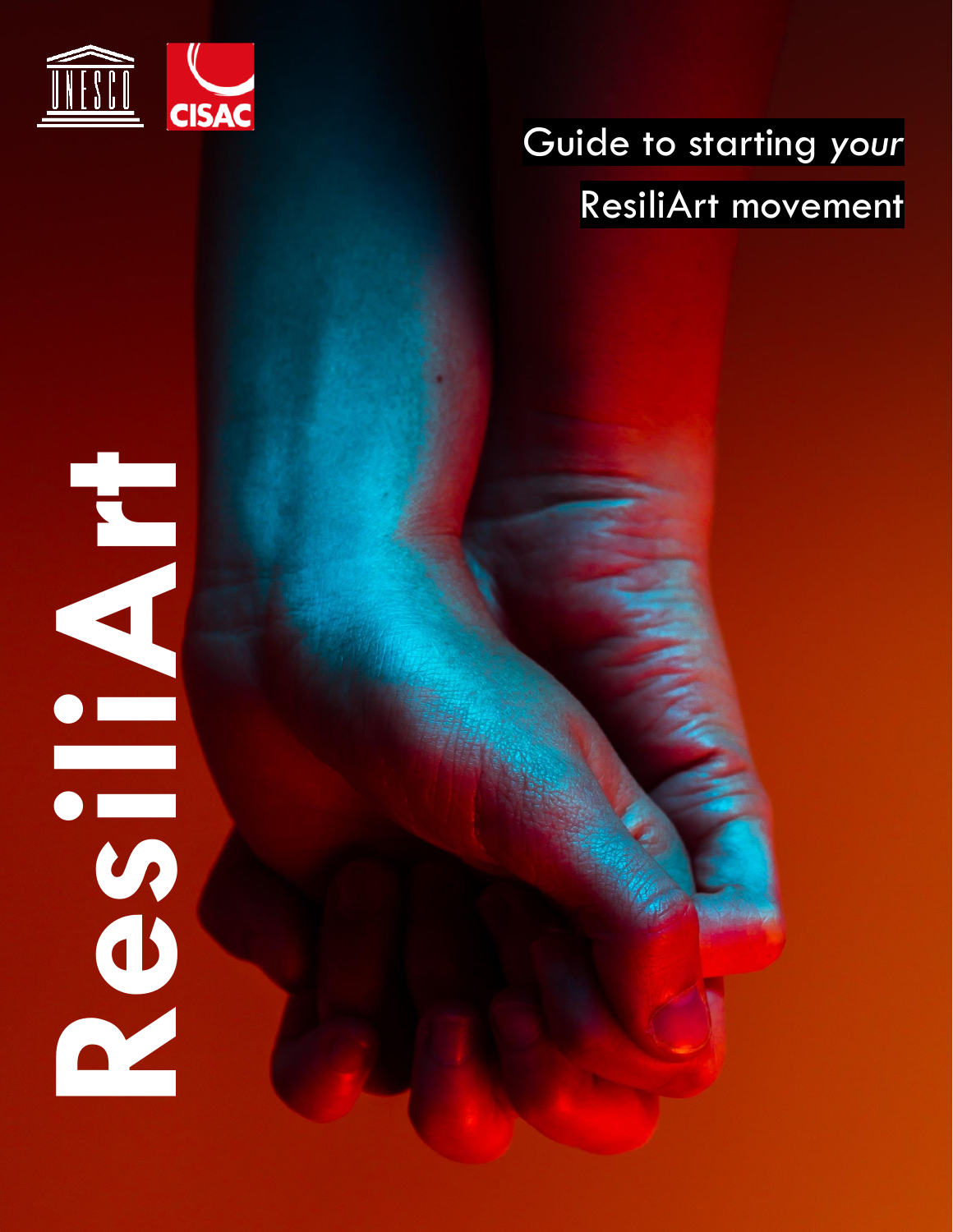# **Dear partners,**

The COVID-19 has plunged the global economy into a recession. The current health crisis is likely to cost the economy US \$1 trillion during 2020 (UNCTAD), while one research estimates that five to 25 million jobs will be eradicated, wiping out US \$860 billion to US \$3.4 trillion in labour income (ILO). Based on CISAC's Global Collections Report 2019, the current global shutdown of live and public performance across all repertoires alone affects around 30% of royalties collected for authors worldwide.

The pandemic did not spare our sector. In March 2020 alone, the global film industry recorded a revenue loss of US \$7 billion. The current health crisis has impaired the entire creative value chain – creation, production, distribution and access – and considerably weakened the professional, social and economic status of artists and cultural professionals. Entrepreneurs and small- and medium-sized enterprises, which often lack the resources necessary to respond to an emergency of this magnitude, have been especially vulnerable. Freelancers, part-timers and gig workers, who make up a large segment of the sector's labor force, are left with little to no access to conventional social protection mechanisms.

Lockdown measures around the world have also directly impacted the sector's capacity to create and distribute new artistic expressions and cultural content in the digital environment, reducing the diversity of cultural expressions worldwide. At the same time, it severely limits opportunities for the public to access and enjoy cultural goods and services. For vulnerable groups that already suffer from unequal access to technology including women and indigenous peoples, the existing "digital gap" further exacerbates their lack of access to culture. The current period of crisis carries the risk of deepening unequal access to culture and limiting the diversity of cultural expressions.

Still, art is resilient. Many artists and cultural professionals have imagined innovative and creative solutions, often by using digital tools to continue their activity streams and to connect with the public. Music, songs and dance allow individuals to express themselves and maintain social ties amidst the travel restrictions and home confinement. This extraordinary time also demonstrated the central role culture plays in building resilience and social cohesion.

While the unprecedented disruption to cultural life and livelihoods caused by COVID-19 is evident, the pandemic also revealed and magnified the creative industries' preexisting volatility. The current crisis must trigger efforts to increase its resilience and sustainability, as well as harness the universality and power of creativity.

**This is why UNESCO call on you to join the ResiliArt movement.**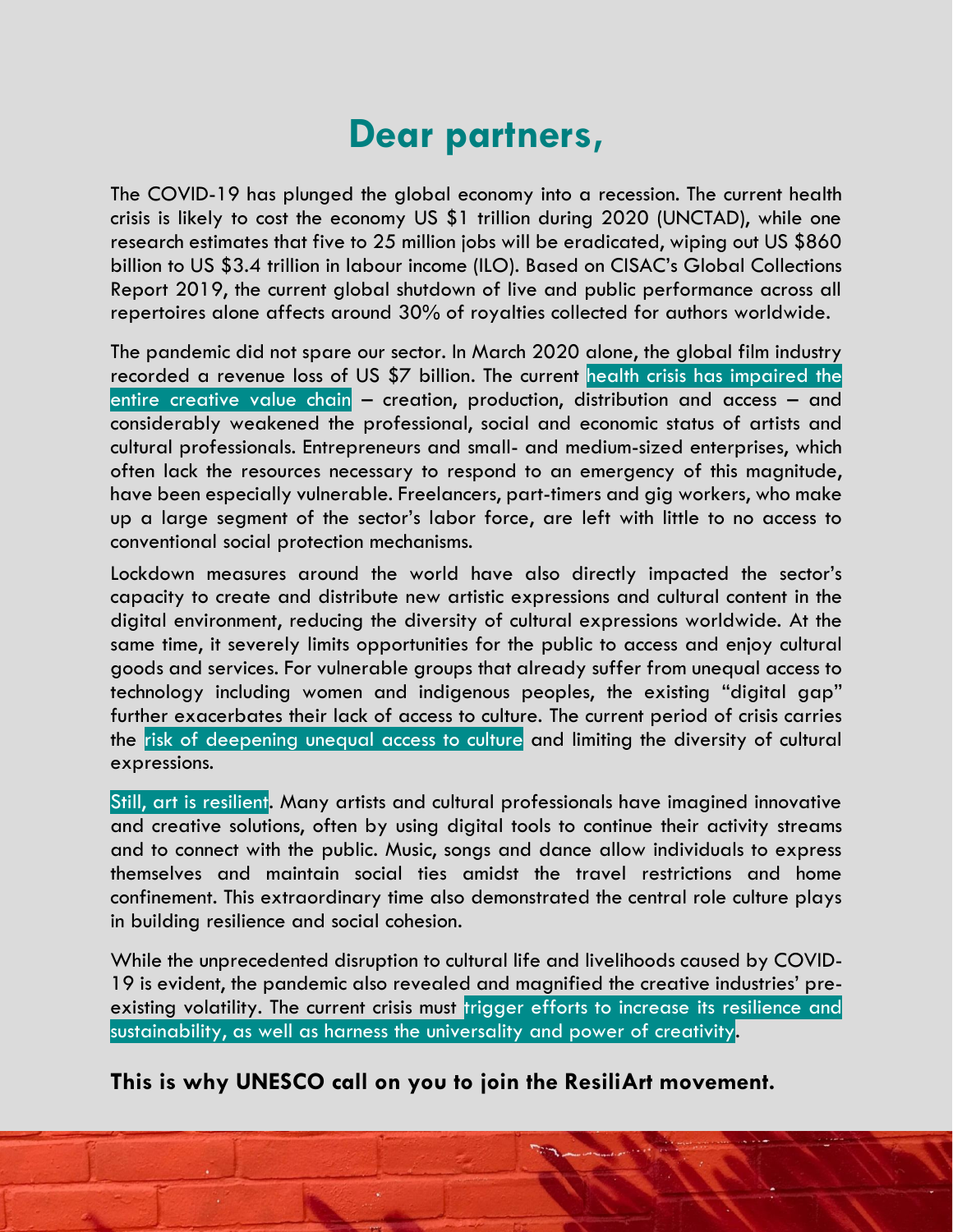## **What is ResiliArt?**

In a nutshell, ResiliArt is a global movement initiated by UNESCO that aims to strengthen the resilience of artists and cultural professionals in the face of the enormous challenges posed by the current health crisis.

And it can be replicated by you, our partner, in order to start a dialogue in *your* field, *your* region, *your* language, *your* community. The ResiliArt movement will:

- o Raise awareness about the impact of COVID-19 on the culture sector and the livelihoods of culture professionals
- $\circ$  Give visibility to artists worldwide renowned or unknown and ensure their voices are heard at the policy level to address existing gaps and needs
- o Contribute to decision-making processes of Member States during the development of policies and financial mechanisms aimed at empowering artists

ResiliArt is an online debate series with key industry professionals and artists – both established and emerging – that raises awareness of the far-reaching impact of the pandemic on the culture sector as well as the importance of cultural and creative industries for economic development and social cohesion. It also aims to support Member States in the development of policies and financial mechanisms that can help creative individuals and communities overcome the current crisis.

Your ResiliArt movement can lead the high-level discussion on the state of creativity in your specialized field while capturing individual experiences of cultural professionals and voices of resilience in your community.

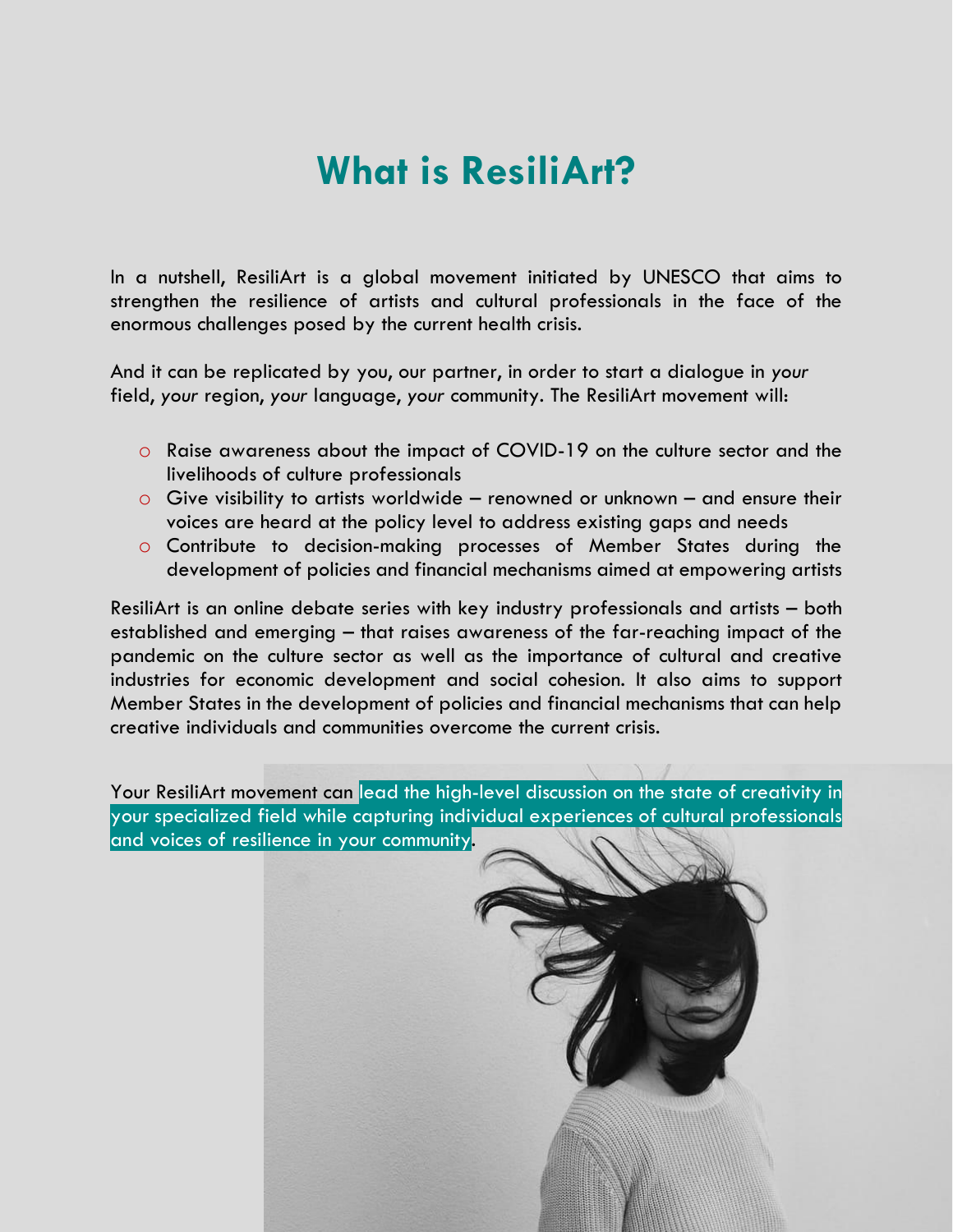# **How to organize** *your* **ResiliArt**

### **1. ResiliArt debate**

At the core of each ResiliArt debate is one mission: reveal the far-reaching impact of COVID-19 on the creative sector and identify solutions to support artists and enhance their resilience.

It is up to *you* to add any industry focus, specific themes or target population that suits you and your stakeholders' interests and concern.

### **Panelists**

In order to ensure maximum visibility for your ResiliArt movement, it is recommended that some panelists in the debate are key industry professionals with strong media and online followings.

When selecting your participants for the ResiliArt debate, a balanced gender representation among the speakers should be taken into consideration.

### **Suggested format**

In order to ensure a fast-paced, engaging discussion, and to minimize audience dropouts, we recommend a "5 panelists, 4 questions, 90 minutes" format.

The panelists will be led by one moderator. They will answer tailored questions while engaging in a dialogue and building and reacting to other speakers' responses.

The overall session should last roughly 110 minutes: 90 minutes for the debate and additional 20 minutes allocated for introduction, Q&A and conclusion.

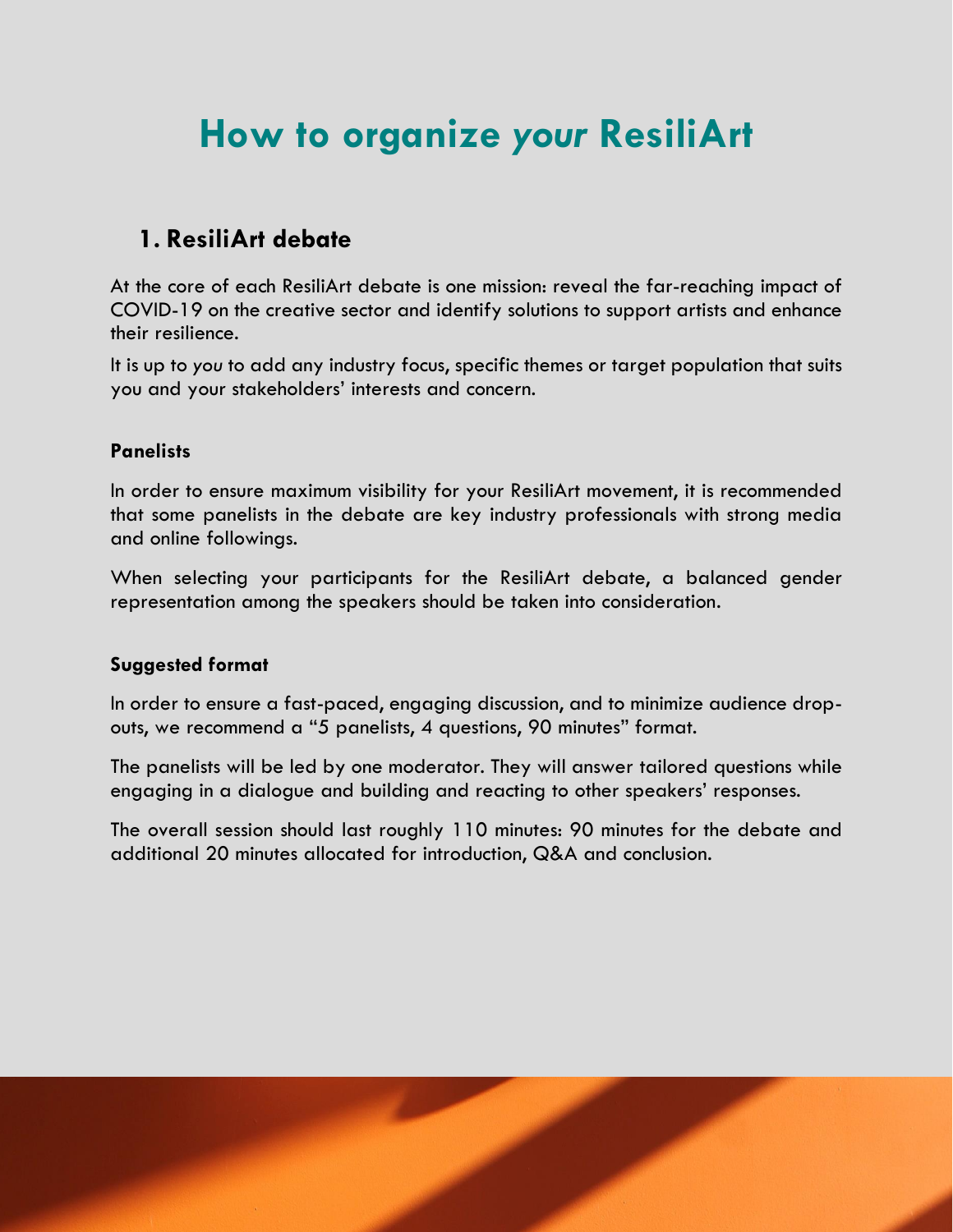### **Themes**

Each ResiliArt debate will be structured around four key themes:

- 1) Constraints artists face as a result of the current confinement measures
- 2) The current and future financial consequences of the health crisis on creative professions
- 3) Measures that governments, international organizations and the private sector, among other actors, can put in place to support artists during and following this crisis
- 4) How to develop cultural policies and funding models that adequately respond to crises: the issue of the status of the artist is of particular concern given the increasing amount of free cultural content online and the large proportion of cultural professionals that work informally

All discussions should be anchored to the overarching concept of resilience in the creative sector and contribute to the understanding of the current state of cultural emergency.

### **Questions**

Given that the general public does not possess specialized knowledge in cultural policies or governance, we recommend the questions to be in accessible terms.

Some sample questions include:

- o "What did COVID-19 reveal about the state of your artistic field?"
- o "Why should we care about the culture sector during the serious health crisis?"
- o "What is one interesting artistic initiative that works around social distancing measures?"
- o "What measures should be taken to support independent artists in an extremely precarious state?"
- o "What particular challenges are female creators facing during this pandemic?"
- o "What can the creative sector learn from this crisis to be more resilient for the next crisis?"

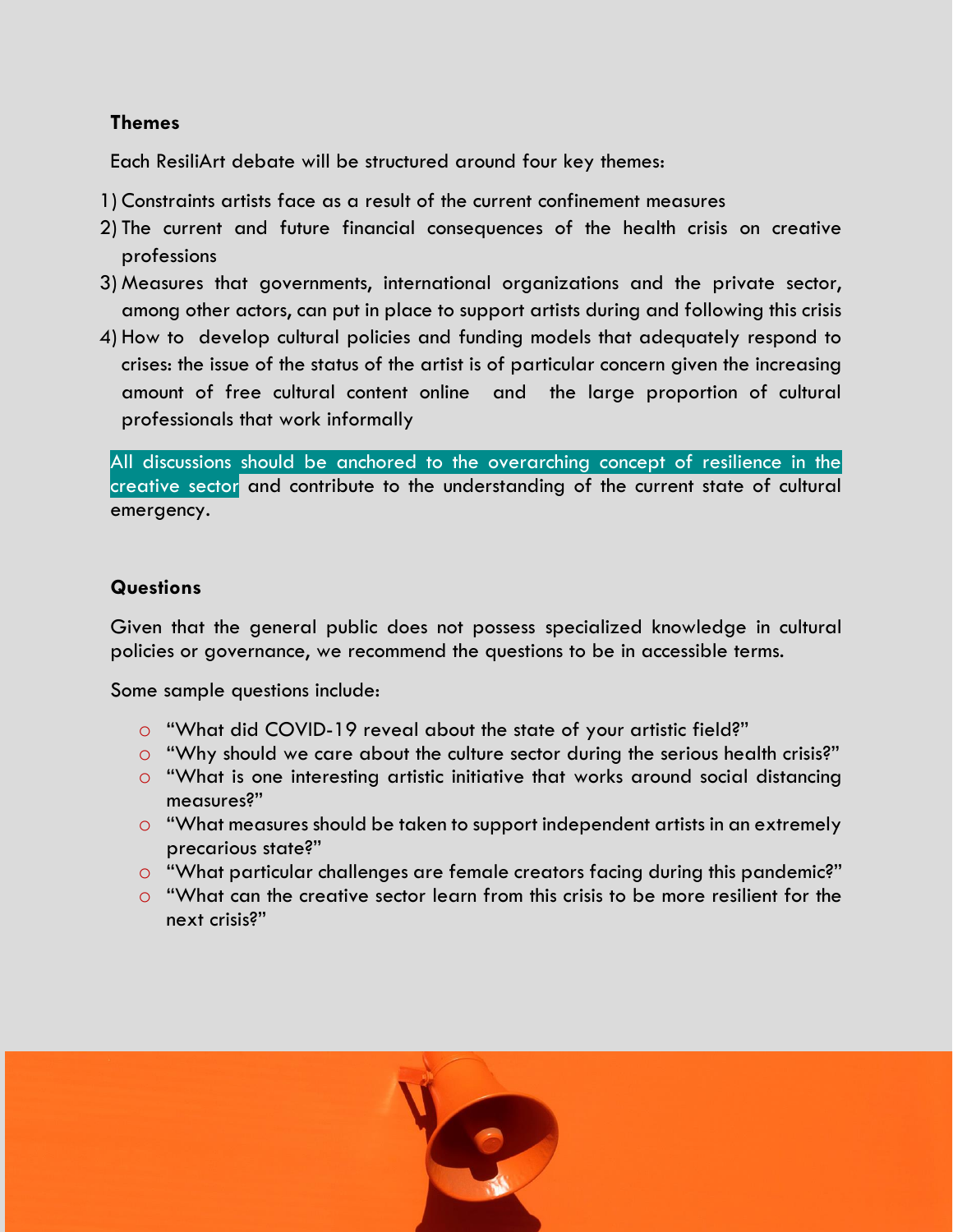### **Tools**

Ideally, ResiliArt should take place on an online platform and should allow unlimited number of audiences to follow the discussions as well as post questions using a chat function.

For practical tips, tools and information about how to organize your ResiliArt debate, please contact UNESCO at: resiliart@unesco.org.

### **Follow-up**

UNESCO asks all partners to share information on and links to their upcoming ResiliArt movement in advance so it may be shared on the UNESCO website. After each debate, UNESCO invites debate organisers to send a full summary of the exchanges to the UNESCO at: **resiliart@unesco.org**. The results of the debates will therefore directly serve to enrich Member State and partner city discussions and enlighten their decision-making processes.

While the physical threat posed by COVID-19 will subside, the devastation brought to the entire culture value chain will linger for many months to come. Therefore, it is imperative for the recovery of the industry that the conversations, data sharing, and advocacy last long after the pandemic ends.

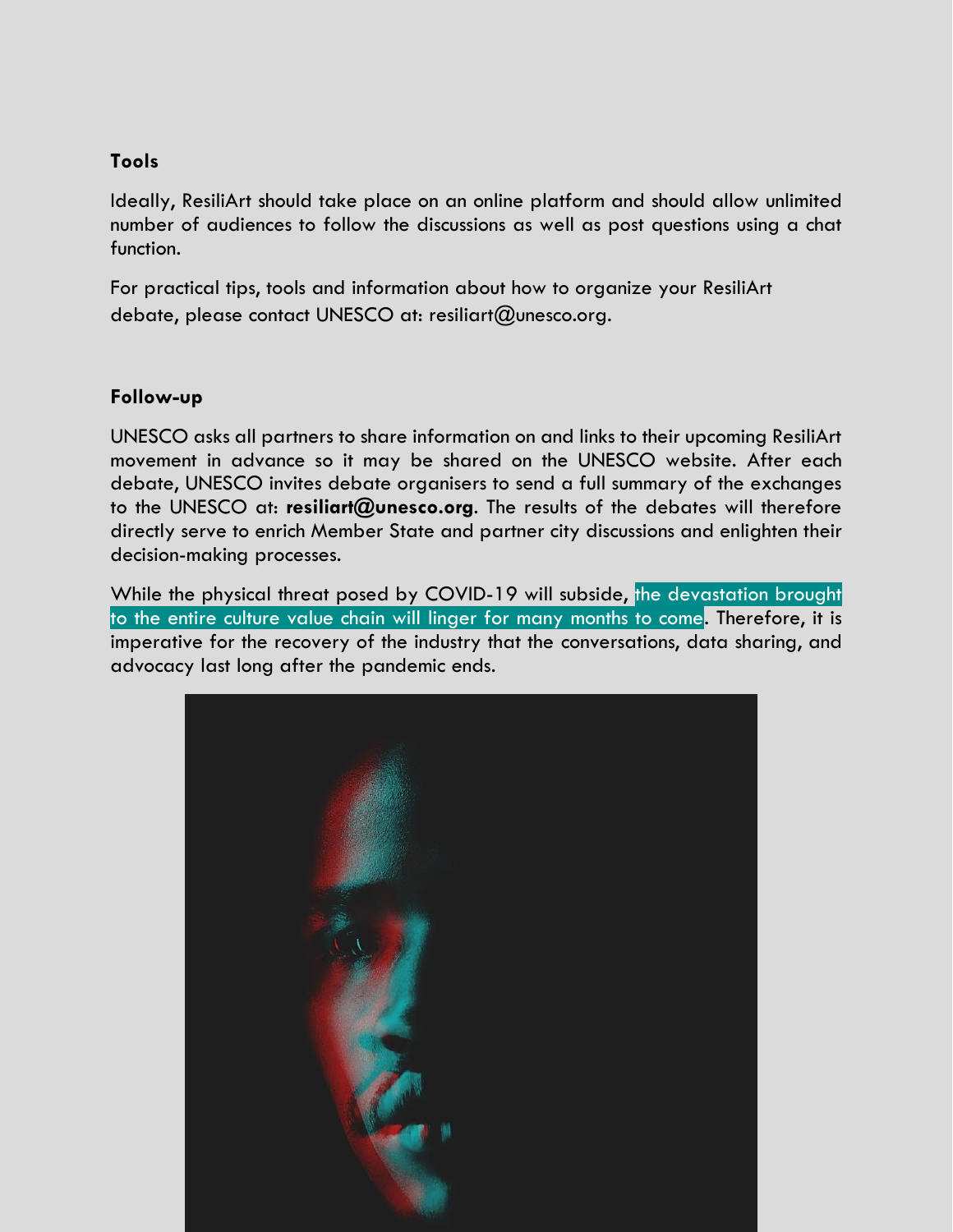### **2. ResiliArt social media movement**

ResiliArt social media movement complements the debate. While the high-level discussion addresses the big-picture and the impact of the pandemic on the creative sector, RersiliArt's social media movement allows you to capture individual voices of distress and resilience in your community. It also allows your movement to create a "buzz" that a debate alone is impossible to achieve.

Participants are invited to post a video or photo of themselves continuing to be creative despite the current health crisis. It is accompanied by a message to empower the artistic community and reveals the impact of the crisis on their professional activity and livelihoods.

Be sure to ask participants to tag #ShareCulture, @unesco and fellow cultural professionals who, in turn, will post their own message.

You can launch the ResiliArt movement on social media on the same day as the event day (concentrated exposure) or a few days before prior (steady exposure leading up to the debate). This will depend on your preference.

### **Participants**

The most important step is to recruit artists, cultural professionals and other partners to share a message of ResiliArt on a specific day. It will make sense to especially focus your effort on the segment of cultural sector covered by your debate (e.g. if your debate is on music industry, contact musicians and other related parties).

In addition to reaching out to your existing network, think about tapping into your partners and stakeholders' connections. To ensure maximum visibility, the first round of participants could include artists and creators with a sizeable social media following.

Please ask the participants to nominate fellow artists and creators by tagging their names in their posts. This further ensures the continuity and organic growth of your ResiliArt movement, and allows you to involve actors within the culture sector who are ordinarily not reachable.